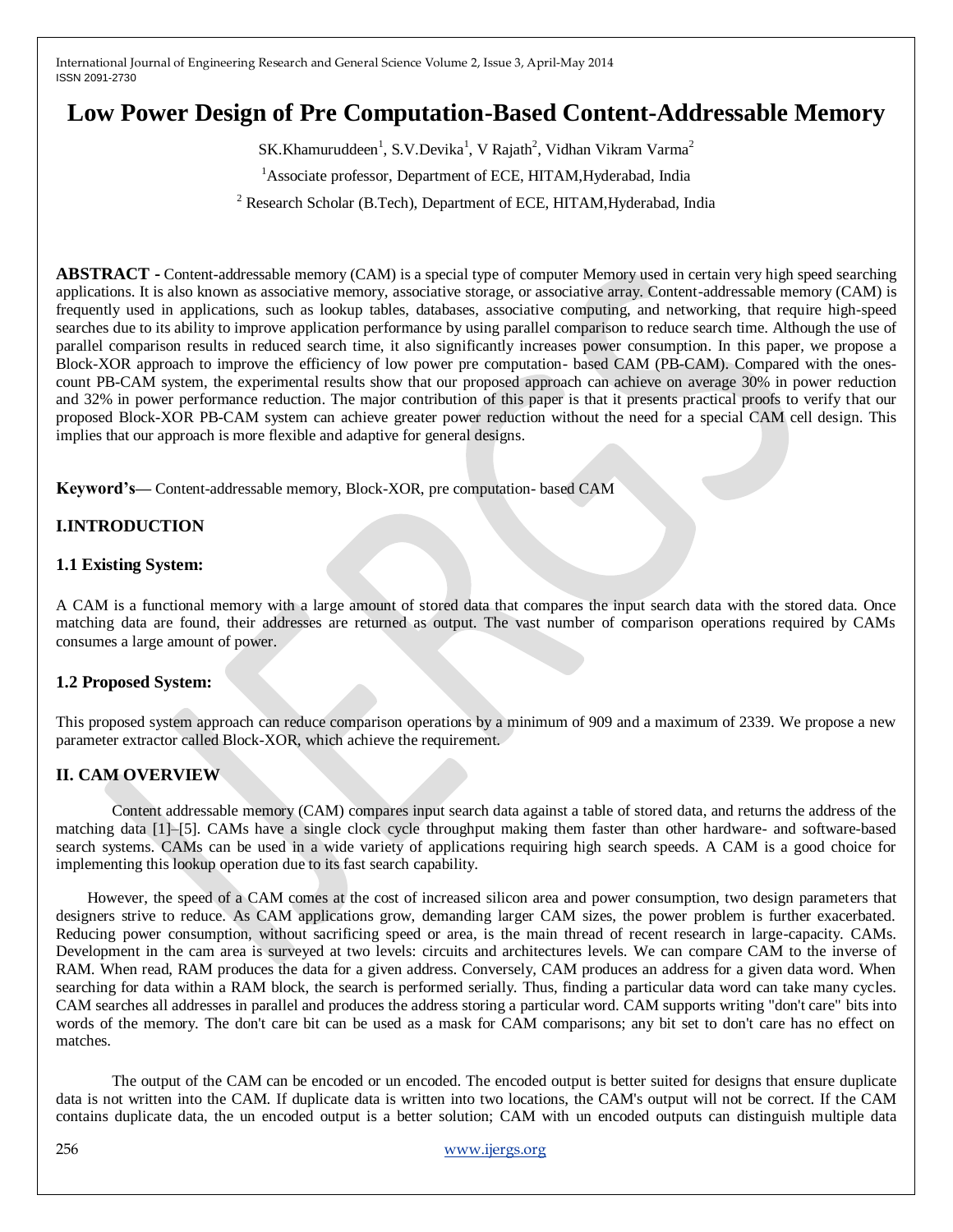locations. We can pre-load CAM with data during configuration, or you can write into CAM during system operation. In most cases, two clock cycles are required to write each word into CAM. When you use don't care bits, a third clock cycle is required.

# **2.1 Operation of CAM:**



FIG.1 Conceptual view of a content-addressable memory containing w words

Fig.1 shows a simplified block diagram of a CAM. The input to the system is the search word that is broadcast onto the search lines to the table of stored data. The number of bits in a CAM word is usually large, with existing implementations ranging from 36 to 144 bits. A typical CAM employs a table size ranging between a few hundred entries to 32K entries, corresponding to an address space ranging from 7 bits to 15bits.

Each stored word has a match line that indicates whether the search word and stored word are identical (the match case) or are different (a mismatch case, or miss). The match lines are fed to an encoder that generates a binary match location corresponding to the match line that is in the match state. An encoder is used in systems where only a single match is expected.

 In addition, there is often a hit signal (not shown in the figure) that flags the case in which there is no matching location in the CAM. The overall function of a CAM is to take a search word and return the matching memory location. One can think of this operation as a fully programmable arbitrary mapping of the large space of the input search word to the smaller space of the output match location. The operation of a CAM is like that of the tag portion of a fully associative cache. The tag portion of a cache compares its input, which is an address, to all addresses stored in the tag memory. In the case of match, a single match line goes high, indicating the location of a match. Many circuits are common to both CAMs and caches; however, we focus on large capacity CAM s rather than on fully associative caches, which target smaller capacity and higher speed.

Today"s largest commercially available single-chip CAMs are 18 M bit implementations, although the largest CAMs reported in the literature are 9 M bit in size. As a rule of thumb, the largest available CAM chip is usually about Half the size of the largest available SRAM chip. This rule of thumb comes from the fact that a typical CAM cell consists of two SRAM cells.

# **2.2 Simple CAM architecture:**

 Content Addressable Memories (CAMs) are fully associative storage devices. Fixed-length binary words can be stored in any location in the device. The memory can be queried to determine if a particular word, or key, is stored, and if so, the address at which it is stored. This search operation is performed in a single clock cycle by a parallel bitwise comparison of the key against all stored words.



Fig 2. Simple schematic of a model CAM with 4 words having 3 bits each.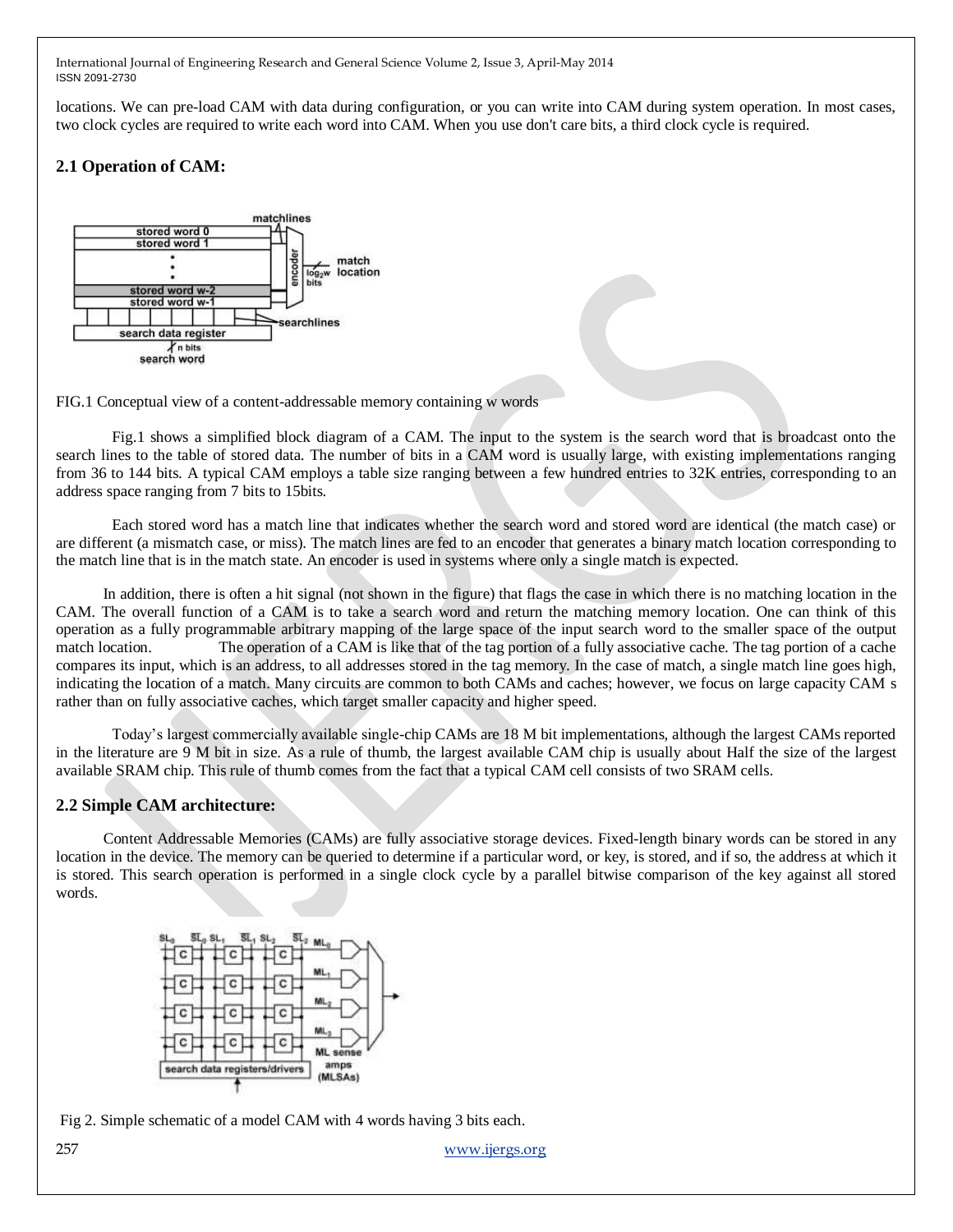We now take a more detailed look at CAM architecture. A small model is shown in Fig. 2. The figure shows a CAM consisting of 4 words, with each word containing 3 bits arranged horizontally (corresponding to 3 CAM cells). There is a match line corresponding to each word (ML0, ML1, etc.) feeding into match line sense amplifiers (MLSAs), and there is a differential search line

pair corresponding to each bit of the search word ( $SL_0$ ,  $\overline{SL}_0$ ,  $SL_1$ ,  $\overline{SL}_1$  etc.). A CAM search operation begins with loading the searchdata word into the search-data registers followed by precharging all match lines high, putting them all temporarily in the match state.

Next, the search line drivers broadcast the search word onto the differential search lines, and each CAM core cell compares its stored bit against the bit on its corresponding search lines. Match lines on which all bits match remain in the pre charged-high state. Matchlines that have at least one bit that misses, discharge to ground. The MLSA then detects whether its match line has a matching condition or miss condition. Finally, the encoder maps the match line of the matching location to its encoded address.

# **2.3 LOW POWER PB-CAM**

 Since content addressable memory (CAM) is frequently used in applications, that require high-speed searches, and because of its ability to improve application performance by using parallel comparison, it results in reduced search time. But it also significantly increases power consumption. So the main CAM-design challenge is to reduce power consumption associated with the large amount of parallel active circuitry, without sacrificing speed or memory density.

### **2.3.1 Power saving CAM architecture:**

 Architectural technique for saving power, which applies to binary CAM, is pre-computation. Pre-computation stores some extra information along with each word that is used in the search operation to save power. These extra bits are derived from the stored word, and used in an initial search before searching the main word. If this initial search fails, then the CAM aborts the subsequent search, thus saving power.

# **2.4 PB-CAM Architecture:**



Fig.3 Memory organization of PB-CAM architecture

 Fig. 3 shows the memory organization of the PB-CAM architecture which consists of data memory, parameter memory, and parameter extractor, where k << n. To reduce massive comparison operations for data searches, the operation is divided into two parts. In the first part, the parameter extractor extracts a parameter from the input data, which is then compared to parameters stored in parallel in the parameter memory. If no match is returned in the first part, it means that the input data mismatch the data related to the stored parameter. Otherwise, the data related to those stored parameters have to be compared in the second part. It should be noted that although the first part must access the entire parameter memory, the parameter memory is far smaller than that of the CAM (data memory). Moreover, since comparisons made in the first part have already filtered out the unmatched data, the second part only needs to compare the data that match from the first part.

 The PB-CAM exploits this characteristic to reduce the comparison operations, thereby saving power. Therefore, the parameter extractor of the PB-CAM is critical, because it determines the number of comparison operations in the second part. So, the parameter extractor plays a significant role since this circuit determines the number of comparison operations required in the second part. Therefore, the design goal of the parameter extractor is to filter out as many unmatched data as possible to minimize the required number of comparison operations in the second part. Two parameter extractors are discussed, namely One"s count parameter extractor and Block-XOR parameter extractor.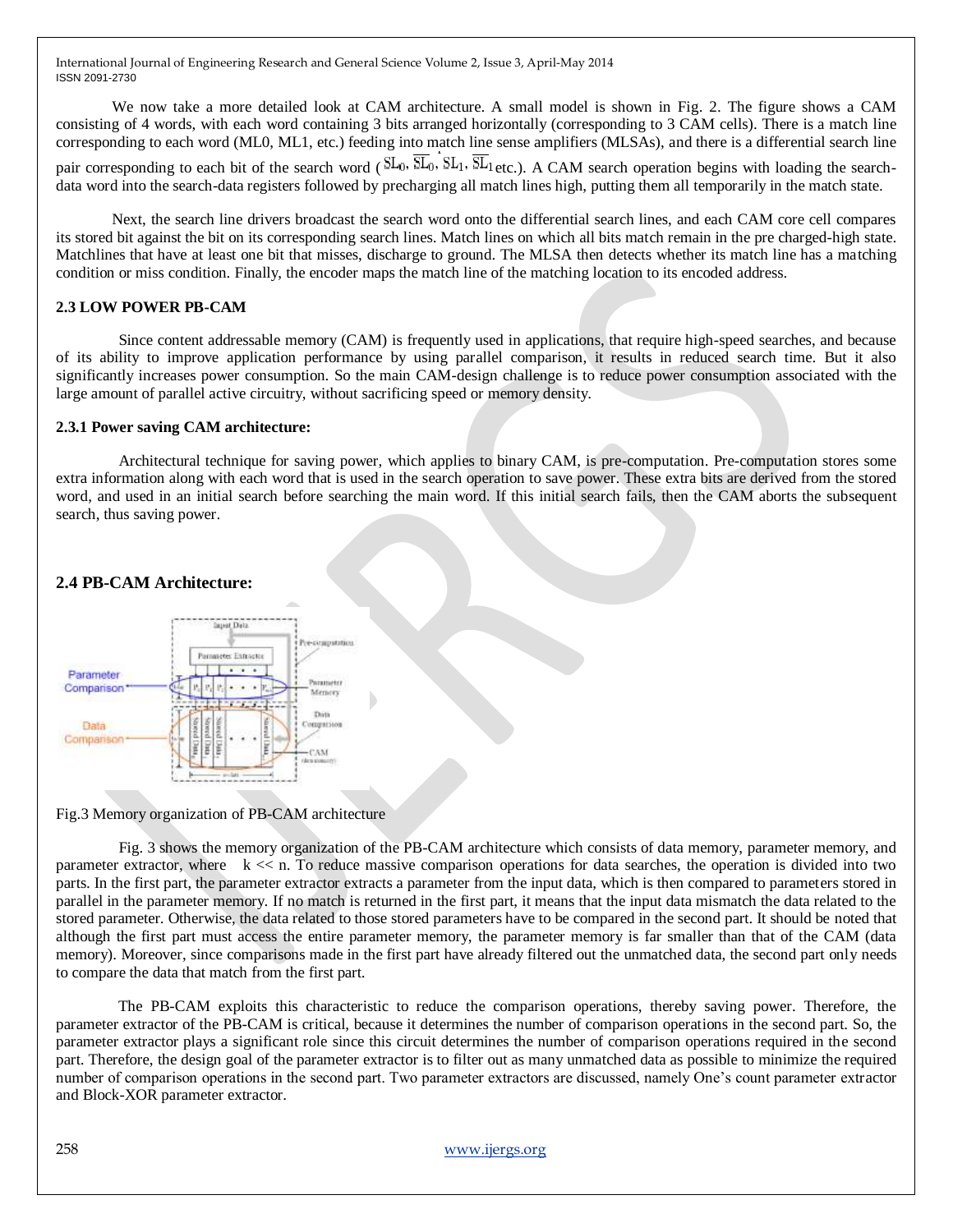### **2.5 One's count approach:**

For ones count approach, with an n-bit data length, there are n+1 types of one's count (from 0 ones to n ones count). Further, it is necessary to add an extra type of one's count to indicate the availability of stored data. Therefore, the minimal bit length of the parameter is equal to log  $(n+2)$ . The below fig 5 shows the conceptual view of one's count approach. The extra information holds the number of ones in the stored word. For example, in fig.10, when searching for the data word, 01001101, the pre-computation circuit the number of one"s (which is four in this case). The number four is compared on the left-hand side to the stored one"s count. Only match lines PML<sup>5</sup> and PML7 match, since only they have a one"s count of four. In the data-memory stage in fig.3.2, only two comparisons actively consume power and only match line PML5 results in a match. The 14-bit ones-count parameter extractor is implemented with full adders as shown in Fig. 4.

|         | Search Data    |     |          |                     |              |                      |                |              |   |                       | 1's count      |
|---------|----------------|-----|----------|---------------------|--------------|----------------------|----------------|--------------|---|-----------------------|----------------|
|         |                |     |          |                     |              |                      |                | 01001101     |   | 1's counter           | 4              |
|         |                |     |          |                     |              |                      |                |              |   | (Parameter Extractor) |                |
| $DML_0$ |                |     |          | 111                 |              | $1\quad1\quad1$      |                | 10           |   | $PML_0$               | 7              |
| $DML_1$ | $\overline{1}$ |     | -0       | $^{\circ}$          | $\mathbf{1}$ |                      | $1 \quad 0$    | $^{0}$       | 0 | $PML_1$               | 3              |
| $DML_2$ | 1              |     | 1        | 1                   | $\,1\,$      | 0                    | 1              | 1            | 0 | $PML_2$               | 6              |
| $DML_3$ |                | - 0 | 0        | $\theta$            | 0            | 0                    | 0              | 0            | 0 | PML;                  | 0              |
| $DML_4$ | $\overline{1}$ |     | $\theta$ | $\,1$               |              | $1 \quad 0$          | $\overline{1}$ | $\mathbf 0$  | 1 | PML 4                 | 5              |
| DML,    |                |     | 0        | $\ddot{\textbf{r}}$ | $\mathbf{1}$ | $\ddot{\phantom{0}}$ | $\theta$       | $\mathbf{1}$ | 0 | PML <sub>5</sub>      | $\overline{4}$ |
| $DML_6$ |                | - 0 | 0        | 0                   | 0            | 1                    | 0              | 0            | 0 | $PML_6$               | 1              |
| DML,    | 0              |     | 1        | 0                   | 1            | 0                    | 1              |              | 0 | $PML_7$               | 4              |
|         |                |     |          |                     |              |                      |                |              |   |                       |                |

(Parameter Memory)

(Data Memory)

Fig.4 conceptual view of one's count approach

#### **2.6 Mathematical Analysis:**

For a 14-bit length input data, all the input data contain  $2^{14}$  numbers, and the number of input data related to the same parameter for ones count approach is  $\binom{n}{k}$ , where n is a type of ones-count (from 0 to 14 ones-counts). Then we can compute the average probability that the parameter occurs. The average probability can be determined by  $(14)$ 

Average probability = 
$$
\frac{\ln I}{2^{14}}.
$$
 (1)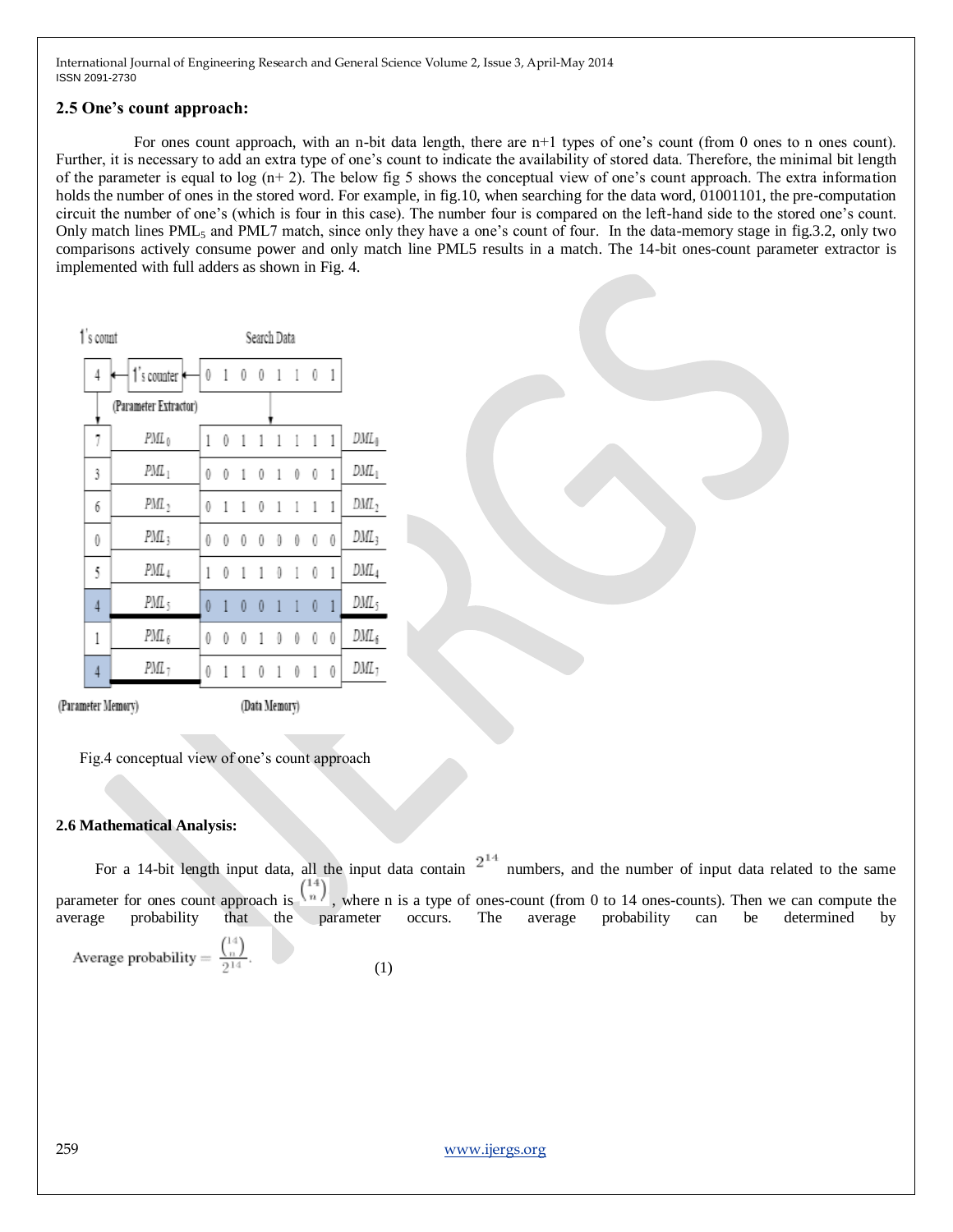

Fig. 5 14-bit ones-count parameter extractor

#### **TABLE I**

NUMBER OF DATA RELATED TO THE SAME PARAMETERS AND AVERAGE PROBABILITIES FOR THE ONES COUNT APPROACH

| Parameter |    | Number of data<br>related to the<br>same parameter |        |  |  |
|-----------|----|----------------------------------------------------|--------|--|--|
| 0000      | 0  |                                                    | 0.01%  |  |  |
| 0001      |    | 14                                                 | 0.09%  |  |  |
| 0010      | 2  | 91                                                 | 0.56%  |  |  |
| 0011      | 3  | 364                                                | 2.22%  |  |  |
| 0100      | 4  | 1001                                               | 6.11%  |  |  |
| 0101      | 5  | 2002                                               | 12.22% |  |  |
| 0110      | 6  | 3003                                               | 18.33% |  |  |
| 0111      | 7  | 3432                                               | 20.95% |  |  |
| 1000      | 8  | 3003                                               | 18.33% |  |  |
| 1001      | 9  | 2002                                               | 12.22% |  |  |
| 1010      | 10 | 1001                                               | 6.11%  |  |  |
| 1011      | 11 | 364                                                | 2.22%  |  |  |
| 1100      | 12 | 91                                                 | 0.56%  |  |  |
| 1101      | 13 | 14                                                 | 0.09%  |  |  |
| 1110      | 14 |                                                    | 0.01%  |  |  |
| 1111      | 15 | valid bit                                          |        |  |  |

 Table I lists the number of data related to the same parameter and their average probabilities for the input data that is 14-bit in length. For example, if a match occurs in the first part of the comparison with the parameter 2, the maximum number of required comparison operations for the second part is  $\binom{14}{2} = 91$ . With conventional CAMs, the comparison circuit must compare all stored data, whereas with the ones-count PB-CAMs, a large amount of unmatched data can be initially filtered out, reducing comparison operations for minimum power consumption in some cases. However, the average probabilities of some parameters, such as 0, 1, 2, 12, 13, and 14 are less than 1%.

260 [www.ijergs.org](http://www.ijergs.org/) In Table I, parameters with over 2000 comparison operations range between 5 and 9. However, the summation of the average probabilities for these parameters is close to 82%. Although the number of comparison operations required for ones-count PB-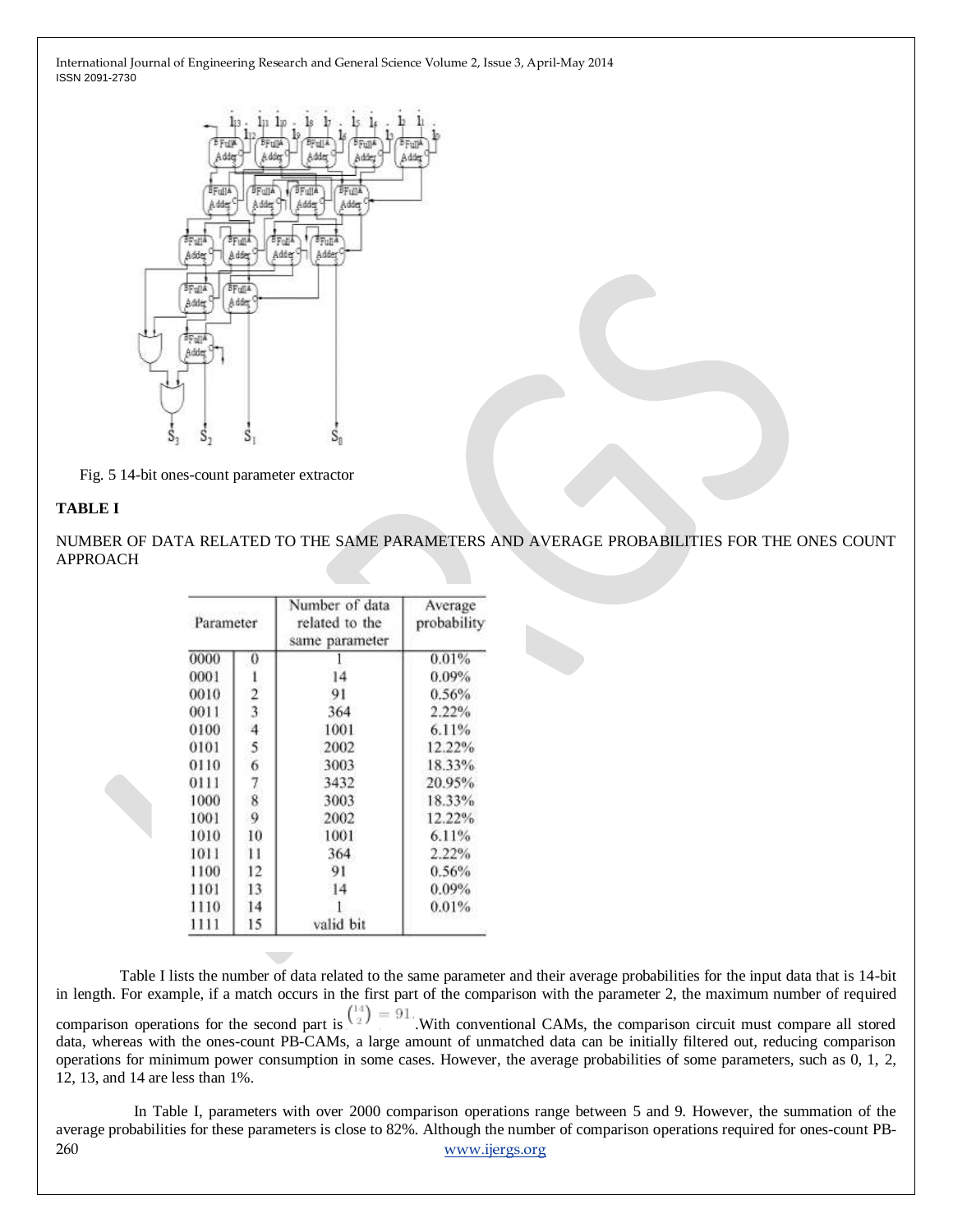CAMs is fewer than that of conventional CAMs, ones-count PB-CAMs fail to reduce the number of comparison operations in the second part when the parameter value is between 5 and 9, thereby consuming a large amount of power. From the Table I we can see that random input patterns for the ones-count approach demonstrate the Gaussian distribution characteristic. The Gaussian distribution will limit any further reduction of the comparison operations in PB-CAMs.

#### **2.7 Block –XOR approach:**

 The key idea behind this method is to reduce the number of comparison operations by eliminating the Gaussian distribution. For a 14-bit input data, if we can distribute the input data uniformly over the parameters, then the number of input data related to each parameter would be  $2^{14}/15 = 1093$ , and the maximum number of required comparison operations would be  $2^{14}/15 = 1093$  for each case in the second part of the comparison process. Compared with the ones-count approach, this approach can reduce comparison operations by a minimum of 909 and a maximum of 2339 (i.e., for parameter value is from 5 to 9) for 82% of the cases. Based on these observations, a new parameter extractor called Block-XOR, which is shown in Fig.3.4, is used to achieve the previous requirement.



Fig. 6 concept of n-bit Block-XOR block diagram.

 In this approach, we first partition the input data bit into several blocks, from which an output bit is computed using XOR logic operation for each of these blocks. The output bits are then combined to become the input parameter for the second part of the comparison process. To compare with the ones-count approach, we set the bit length of the parameter to  $\lceil \log (n+2) \rceil$ . Where n is the bit length of the input data. Therefore, the number of blocks is [n/ log (n+2)] in this approach. Taking the 14-bit input length as an example, the bit length of the parameter is log  $(14+2) = 4$ -bit, and the number of blocks is  $[14/\log(14+2)] = 4$ . Accordingly, all the blocks contain 4 bits except the last one, which contains the remainder 2 bits as shown in the upper part of Fig. 6.

 However, the concept of Block-XOR approach does not provide a, valid bit for checking whether the data is valid; hence it cannot be applied to the PB-CAM directly. For this reason, modified architecture is used as shown in the lower part of Fig. 6 to provide a valid bit and to guarantee the uniform distribution property of the Block-XOR approach. We added a multiplexer to select the correct parameter.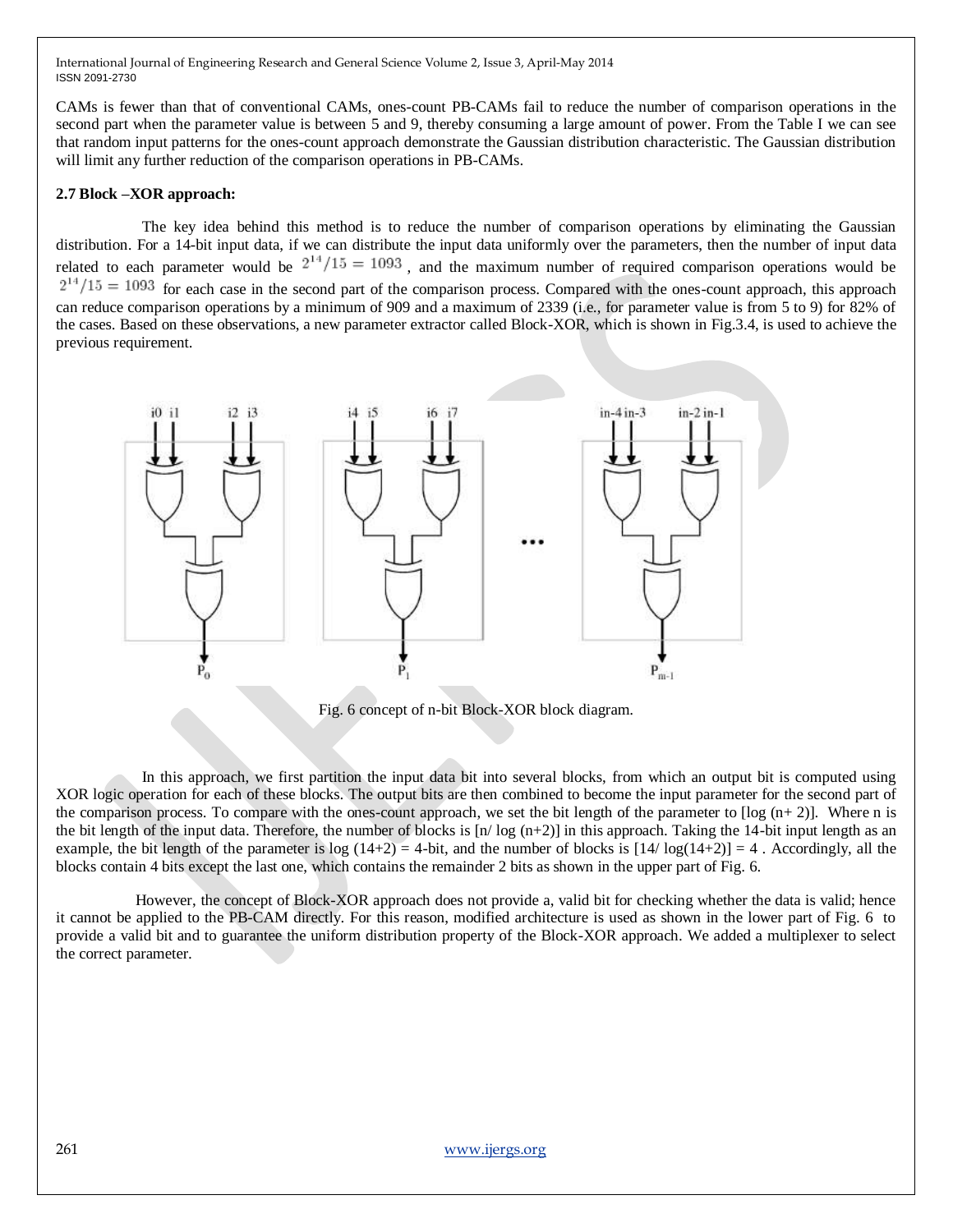

Fig. 7: Structure of Block-XOR approach with valid bit.

The selected signal is defined as

 $S = A3A2A1A0.$  (2)

According to (2), if the parameter is "0000 to  $1110$ " (S = "0"), the multiplexer will transmit the i0 data as the output. In other words, the parameter does not change. Otherwise,  $(A3A2A1A0 = '1111'', S = '1'')$ , the first block of the input data becomes the new parameter, and "1111" can then be used as the valid bit. The case where the first block is "1111" was not considered, because the "1111" block bits will result in "0" for one of the four parameter bits.

#### **2.8 Comparison between Two Approaches:**

To eliminate the Gaussian distribution, we uniformly distribute the parameter over the input data. However, as can be seen from Tables III and IV, when the parameter is 0, 1, 2, 3, 4, 10, 11, 12, 13, or 14, the number of comparison operations required for the ones-count approach is fewer than that for the Block-XOR PB-CAM. Although the Block-XOR PB-CAM is better than the ones-count PB-CAM only for parameters between 5 and 9, we must draw attention to the fact that the probability that these parameters occurs is 82%. For example, when the parameter is 7, there is a 20.95% chance that the Block-XOR PB-CAM can result in more than 2280 fewer comparison operations as compared to the ones-count approach. Compared with the ones-count approach, we can reduce the number of comparison operations for more than 1000 in most cases. In other words, the ones-count approach is better than Block-XOR approach in only 18% of the cases.

The number of comparison operations required for different input bit length 4, 8, 14, 16, and 32 bits is shown in Fig.8. As can be seen, from the fig 3.6 Block-XOR PB-CAM becomes more effective in reducing the number of comparison operations as the input bit length increases. This implies that the longer the input bit length is, the fewer the number of comparison operations required (i.e., power reduction). Therefore, the Block-XOR PB-CAM is more suitable for wide-input CAM applications. In addition, the Block-XOR parameter extractor can compute parameter bits in parallel with three XOR gate delays for any input bit length, hence short constant delay. On the contrary, as the input bit length increases, the delay of the ones-count parameter extractor will increase significantly.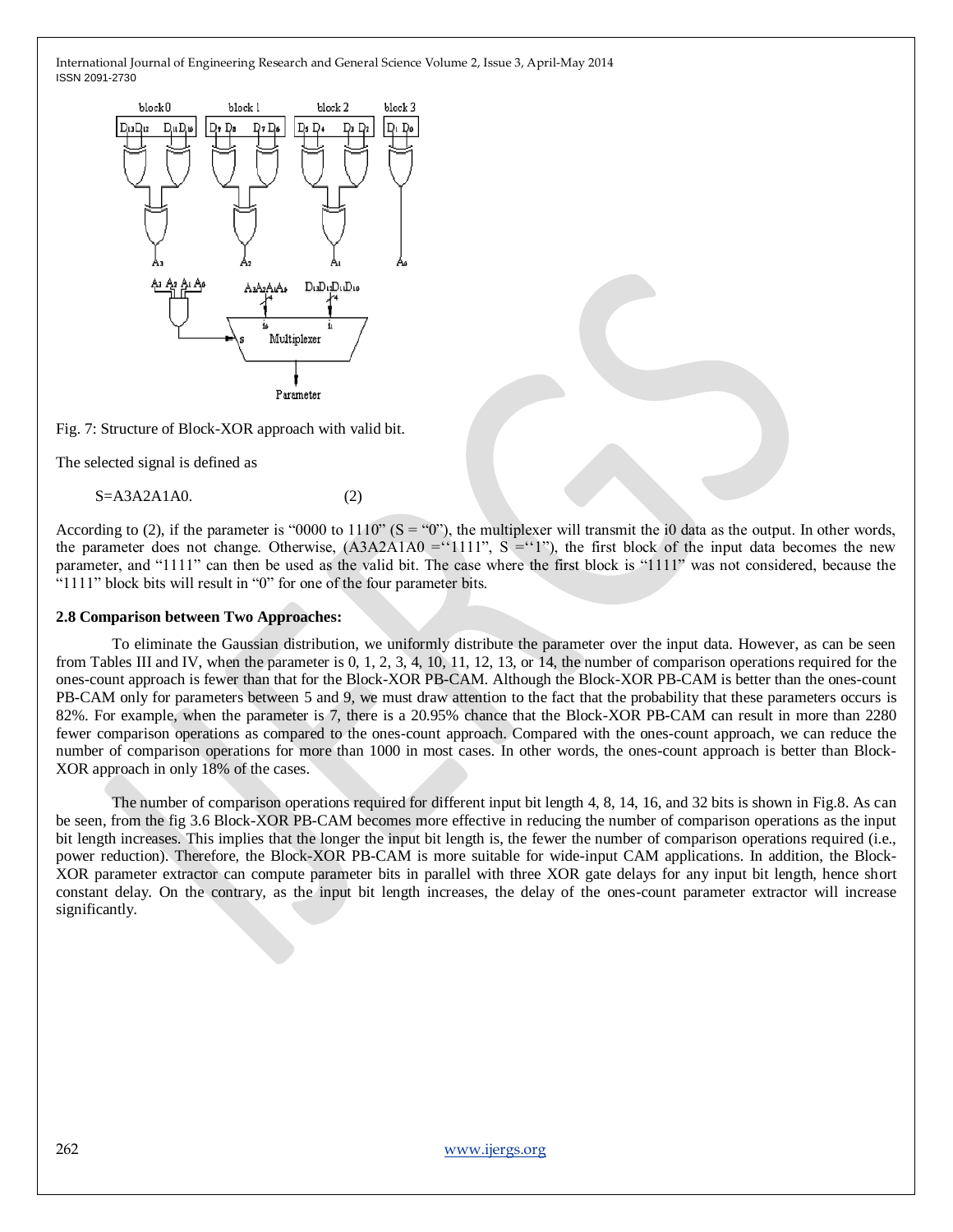

Fig.8.Comparision operations for different input bit length.

# **III Gate-Block Selection Algorithm:**

To make the parameter extractor of the block-xor PB-BAM more useful for specific data types, we take into account the different characteristic of logic gates to synthesize the parameter extractors for different data types. As can be seen in Fig. 3.5, if the input bits of each partition block is set into l, the bit length of the parameter (i.e. the number of blocks) will be [n/l], where n is the bit length of the input data, and then the levels in each partition block equal  $\lfloor \log_2 1 \rfloor$ . We observe that when the input bits of each partition block decreases, the mismatch rate and the number of comparison operations in each data comparison process will decrease (this is because that the combinations of the parameter increase). Although the increasing parameter bit length can decrease the mismatch rate and the number of comparison operations in each data comparison process, the parameter memory size must be increased. In other words, it increases the power consumption of the parameter memory as well. As we stated, when the PBCAM performs data searching operation, it must compare the entire parameter memory. To avoid wasting the large amount of power in the parameter memory, we set the input of each partition block to 8 bits. Fig. 3.7 shows the proposed parameter extractor architecture. We first partition the input data bit into several blocks, G0~G6 in each block stand for different logic gates, from which an output bit is computed using synthesized logic operation for each of these blocks. The output bits are then combined to become the parameter for data comparison process.

The objective of our work is to select the proper logic gates in Fig. 9 so that the parameter (Pk−1, Pk−2, · · ·, P0) can reduce the number of data comparison operations as many as possible.



Fig. 9: n-bit block diagram of the proposed parameter extractor architecture.

In our proposed parameter extractor, the bit length of the parameter is set into [n/8], and then the levels in each partition block equal  $\lceil \log_2 8 \rceil$  (which is 3). Suppose that we use basic logic gates (AND, OR, XOR, NAND, NOR, and NXOR) to synthesize a parameter extractor for a specific data type, which has  $(6^7)^{[n/8]}$  different logic combinations based on the proposed parameter extractor. Obviously, the optimal combination of the parameter extractor cannot be found in polynomial time.

To synthesize a proper parameter extractor in polynomial time for a specific data type, we propose a gate-block selection algorithm to find an approximately optimal combination. We illustrate how to select proper logic gates to synthesize a parameter extractor for specific data type from mathematical analysis below.

#### **3.1 Mathematical Analysis:**

For a 2-input logic gate, let p be the probability of the output signal Y that is one state. The probability mass function of the the output signal Y is given by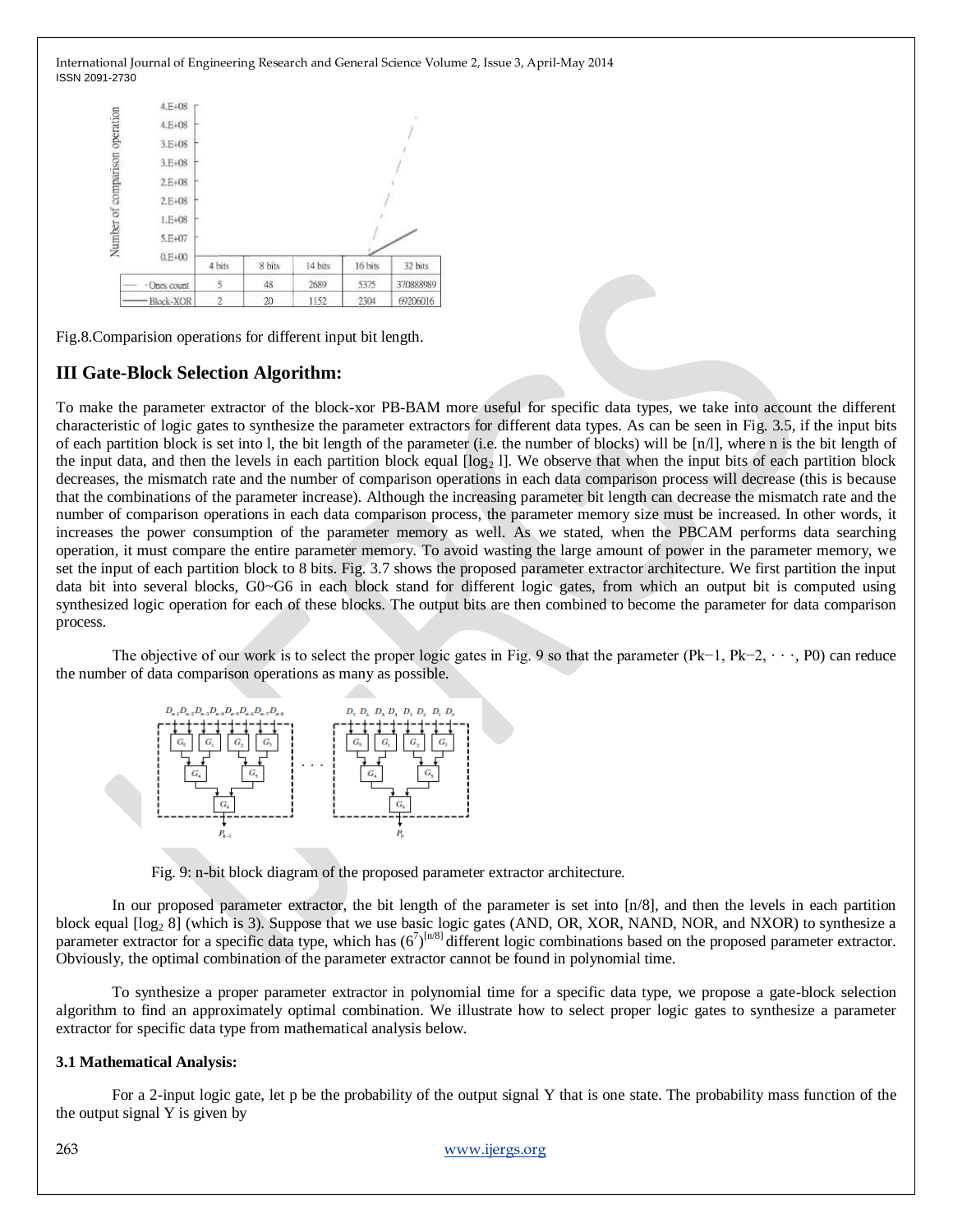$$
P_Y(y) = \begin{cases} 1-p & y=0, \\ p & y=1, \\ 0 & \text{otherwise.} \end{cases}
$$
 (3)

Assume that the inputs are independent, if we use any 2-input logic gate as a parameter extractor to generate the parameter for 2-bit data, then the PB-CAM requires the average number of comparison operations in each data search operation can be formulated as

$$
C_{avg} = N_0(1 - p) + N_1 \cdot p
$$
  
=  $N_0(\frac{N_0}{N_0 + N_1}) + N_1(\frac{N_1}{N_0 + N_1})$   
=  $\frac{N_0^2 + N_1^2}{N_0 + N_1}$  (4)

Where N0 is the number of zero entries, and N1 is the number of one entries for the generated parameters. To illustrate clearly, we use Table V as an example.

#### TABLE II

|            |  |  |                                         | TRUTH TABLE AND AVERAGE NUMBER OF COMPARISON OPERATIONS OF |
|------------|--|--|-----------------------------------------|------------------------------------------------------------|
|            |  |  | BASIC LOGIC GATES FOR A 2-BIT SKEW DATA |                                                            |
|            |  |  |                                         |                                                            |
|            |  |  |                                         |                                                            |
|            |  |  |                                         |                                                            |
|            |  |  |                                         |                                                            |
|            |  |  |                                         |                                                            |
|            |  |  |                                         |                                                            |
|            |  |  |                                         |                                                            |
| $\cup$ avg |  |  |                                         |                                                            |

Suppose that a 2-input AND gate is used to generate the parameter, the average number of comparison operations in each data search operation for the PB-CAM can be derived:

$$
C_{avg} = \frac{5^2 + 1^2}{5 + 1} = 4.33\tag{5}
$$

In other words, when we use a 2-input AND gate to generate the parameter for this 2-bit data, the average number of comparison operations required for each data search operation in the PB-CAM is 4.33. According to Equ. 4, Table V derives the average number of comparison operations for six basic logic gates. Obviously, using OR and NOR gates are the best selection for this case, because they require the least average number of comparison operations (which is 3). Moreover, when we use the inverse relation of logic gates (AND/NAND, OR/NOR, and XOR/NXOR) to generate the parameter, the average number of comparison operations for each data search operation required in the PB-CAM will be the same. To reduce the complexity of our proposed algorithm and the performance of the parameter extractor, our proposed approach only selects NAND, NOR, and XOR gates to synthesize the parameter extractor for our implementation. This is because that NAND and NOR is better than AND and OR in terms of the area, power, and speed. Based on this mathematical analysis, Fig.3.8 shows our proposed gate block selection algorithm.

Note that when the input is random, the synthesized result will be the same as the block-XOR approach. In order words, the block-XOR approach is a subset of our proposed algorithm. To better understand our proposed approach, we give a simple example as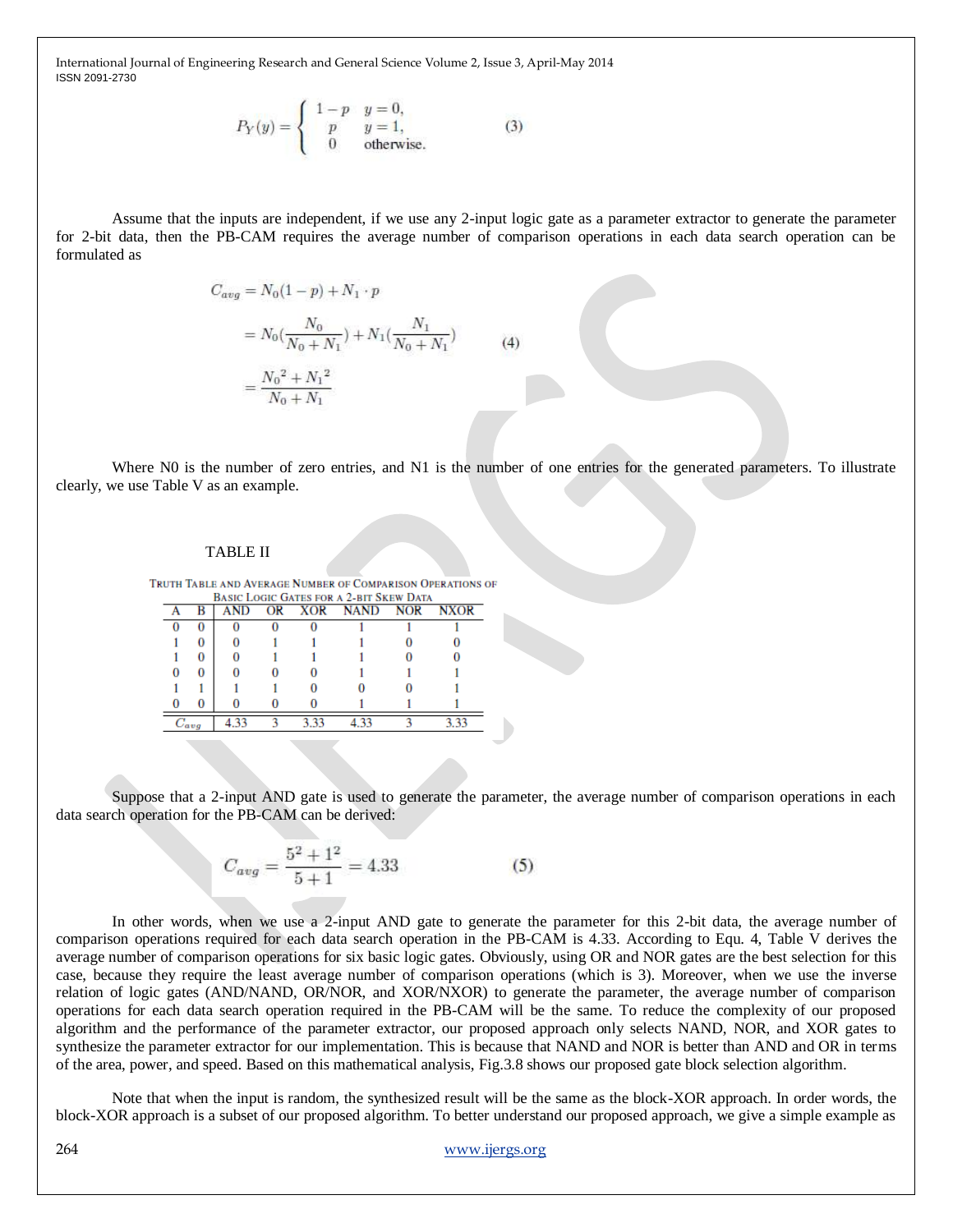illustrated in figure. In this example, a 4-bit data is assigned as input data. Because the input data is only 4 bits in this example, we set the number of input bits of each partition block to 4, and then the levels in each partition block equal [log2 4] (i.e. two levels).

# **IV RESULT:**



### Fig.5.11.VHDL output showing the data write into the CAM

|                           |              | <b>ALLE LITTLE CAR</b> |                  |             |                      |     |   |
|---------------------------|--------------|------------------------|------------------|-------------|----------------------|-----|---|
| a<br>m.                   |              |                        |                  |             | mana                 |     |   |
| <b>Bullet'er</b>          |              |                        |                  |             |                      |     |   |
| m                         |              |                        |                  |             |                      |     |   |
| 쨳<br>D                    | ı            | œ                      |                  |             |                      |     |   |
| n<br>O                    |              | п<br>JΨ                |                  |             | m                    |     |   |
| TO 7<br>R                 | ٩            | <b>BOYAGER</b>         | <b>TRANSPORT</b> |             |                      | asm | ø |
|                           |              |                        |                  |             |                      |     |   |
|                           |              |                        |                  |             |                      |     |   |
|                           |              |                        |                  |             |                      |     |   |
|                           |              |                        |                  |             |                      |     |   |
|                           |              |                        |                  |             |                      |     |   |
|                           |              |                        |                  |             |                      |     |   |
|                           |              |                        |                  |             |                      |     |   |
|                           |              |                        |                  |             |                      |     |   |
|                           |              |                        |                  |             |                      |     |   |
|                           |              |                        |                  |             |                      |     |   |
|                           |              |                        |                  |             |                      |     |   |
|                           |              |                        |                  |             |                      |     |   |
|                           |              |                        |                  |             |                      |     |   |
|                           |              |                        |                  |             |                      |     |   |
|                           |              |                        |                  |             |                      |     |   |
|                           |              |                        |                  |             |                      |     |   |
|                           |              |                        |                  |             |                      |     |   |
|                           |              |                        |                  |             |                      |     |   |
|                           |              |                        |                  |             |                      |     |   |
|                           |              |                        |                  |             |                      |     |   |
|                           |              |                        |                  |             |                      |     |   |
| п                         | 70 k         |                        | 茂                | 171111<br>N | 111111111<br>E5<br>找 | π   |   |
| Cast                      | 辦形           |                        |                  |             |                      |     |   |
| н                         | ï<br>$  +  $ |                        |                  |             |                      |     |   |
|                           |              |                        |                  |             |                      |     |   |
|                           |              |                        |                  |             |                      |     |   |
| <b>Microbook of Bread</b> |              |                        |                  |             |                      |     |   |

Fig.5.12.VHDL output showing the data read from the CAM

265 [www.ijergs.org](http://www.ijergs.org/)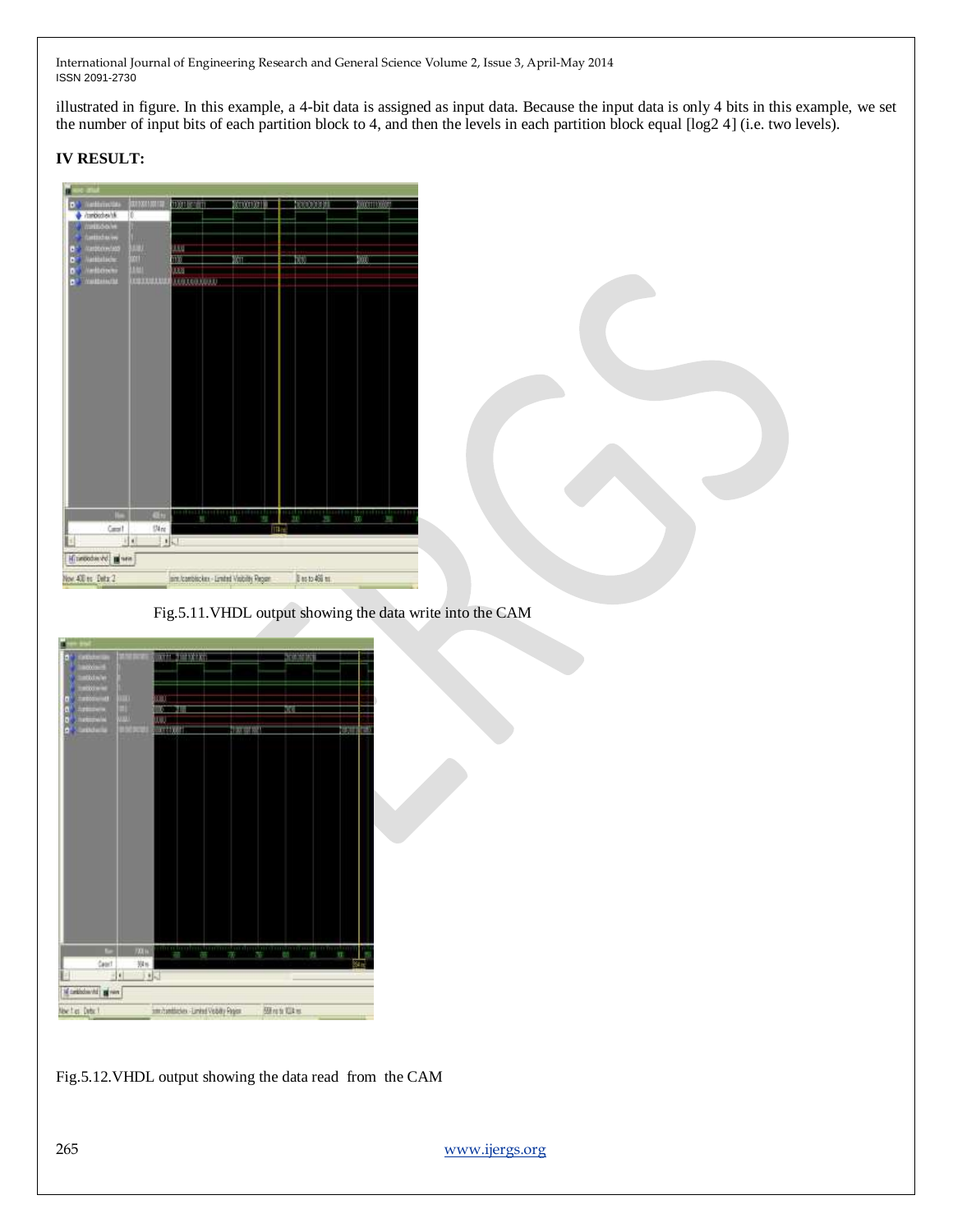| activity (a)<br>a          | <b>Hornoc</b> | <b>THEORI</b><br><b>TENDS</b>              |               | 06000000000    |                 | <b>BUNGHIOU</b> |                    |
|----------------------------|---------------|--------------------------------------------|---------------|----------------|-----------------|-----------------|--------------------|
| <b>Street</b>              |               |                                            |               |                |                 |                 |                    |
| district<br><b>History</b> |               |                                            |               |                |                 |                 |                    |
| ma<br>o                    |               | п                                          |               |                | 面               |                 | GH                 |
| ä                          | in<br>Times   | п                                          |               | ūΤ             |                 | m               |                    |
| H<br><b>MODERN</b>         |               | Ħ                                          |               |                | 萷               | ٠               |                    |
| <b>Comment</b><br>a        |               | THERESON                                   | <b>HIRODO</b> |                | <b>CONTINUE</b> | ٠               | <b>BILARY ARTS</b> |
| <b>Diff</b><br>Cont1       | tiltin        | m li                                       | 1300          | <b>SECTION</b> | 盗               | 1171711<br>経験   | Tito)<br>HK.       |
| 비리                         |               |                                            |               |                |                 |                 |                    |
| Finebook to Ment           |               | 収                                          |               |                |                 |                 |                    |
| Nellis Data 1              |               | Inn Icontriccio - Limited Viability Region |               |                | 田 THE GENERITY  |                 |                    |

Fig.5.13.VHDL output showing the address read from the CAM

# **V. CONCLUSION:**

 In this 14-bit low power pre computation–based content addressable memory (PB-CAM) is simulated in VHDL. Mathematical analysis and simulation results confirmed that the Block-XOR PB-CAM can effectively save power by reducing the number of comparison operations in the second part of the comparison process. In addition, it takes less area as compared with the one"s count parameter extractor. This PB-CAM takes data as input and gives the address pointing to the same data as well as different data as an output exactly after one clock cycle. So it is flexible and adaptive for the low power and high speed search applications.

 In this synthesis, a gate-block selection algorithm was proposed. The proposed algorithm can synthesize a proper parameter extractor of the PB-CAM for a specific data type. Mathematical analysis and simulation results confirmed that the proposed PB-CAM effectively save power by reducing the number of comparison operations in the data comparison process. In addition, the proposed parameter extractor can compute parameter bits in parallel with only three logic gate delays for any input bit length (i.e. constant delay of search operation).

#### **REFERENCES**

[1] K. Pagiamtzis and A. Sheikholeslami, "Content-addressable memory(CAM) circuits and architectures:A tutorial and survey," IEEE J. Solid-State Circuits, vol. 41, no. 3, pp. 712–727, Mar. 2006.

[2] H. Miyatake, M. Tanaka, and Y. Mori, "A design for high-speed-lowpower CMOS fully parallel content-addressable memory macros,"IEEE J. Solid-State Circuits, vol. 36, no. 6, pp. 956–968, Jun. 2001.

[3] I. Arsovski, T. Chandler, and A. Sheikholeslami, "A ternary contentaddressable memory (TCAM) based on 4T static storage and includinga current-race sensing scheme," IEEE J. Solid-State Circuits, vol. 38,no. 1, pp. 155–158, Jan. 2003."

[4] I. Arsovski and A. Sheikholeslami, "A mismatch-dependent power allocationtechnique for match-line sensing in contentaddressable memories,"IEEE J. Solid-State Circuits, vol. 38, no. 11, pp. 1958–1966,Nov. 2003.

[5] Y. J. Chang, S. J. Ruan, and F. Lai, "Design and analysis of low power cache using two-level filter scheme," IEEE Trans. Very Large Scale Integr. (VLSI) Syst., vol. 11, no. 4, pp. 568–580, Aug. 2003.